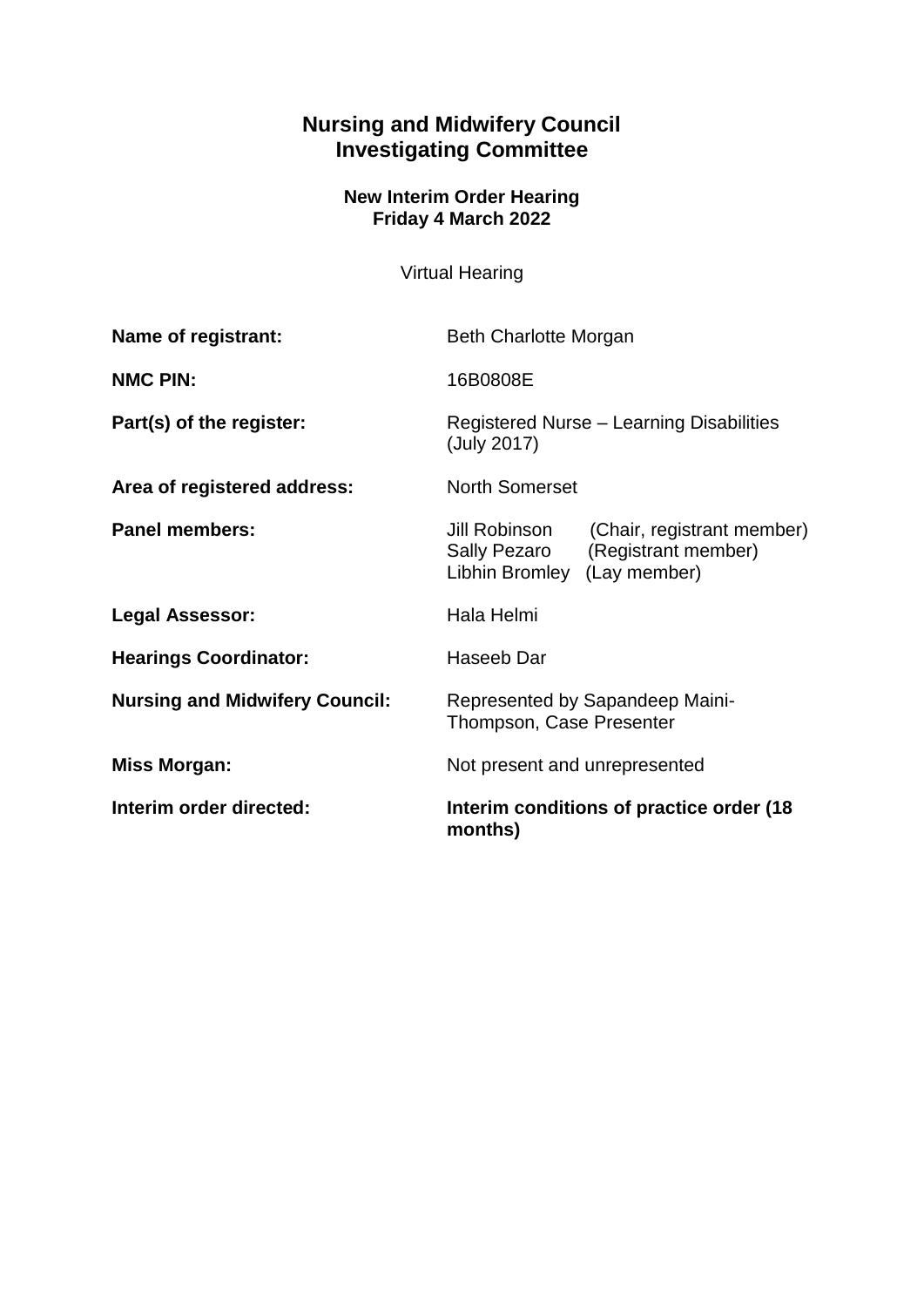## **Decision and reasons on interim order**

The panel decided to make an interim conditions of practice order for a period of 18 months.

The panel has determined that the following conditions are proportionate and appropriate:

*'*For the purposes of these conditions, 'employment' and 'work' mean any paid or unpaid post in a nursing, midwifery or nursing associate role. Also, 'course of study' and 'course' mean any course of educational study connected to nursing, midwifery or nursing associates.

- 1. You must limit your nursing practice to a single substantive employer who must not be an agency.
- 2. You must not be the sole nurse on any shift and nor the nurse in charge of any shift.
- 3. You must ensure that you are supervised by another registered nurse at any time you are working. Your supervision must consist of:
	- a) Whilst undertaking medication management you must be directly observed by another registered nurse.
	- b) At all other times you must work on the same shift as but not always directly observed by another registered nurse.
	- c) Meetings at least every fortnight to discuss your clinical practice including medication management and administration, record keeping, safeguarding, neglect, preserving dignity, and working with the colleagues.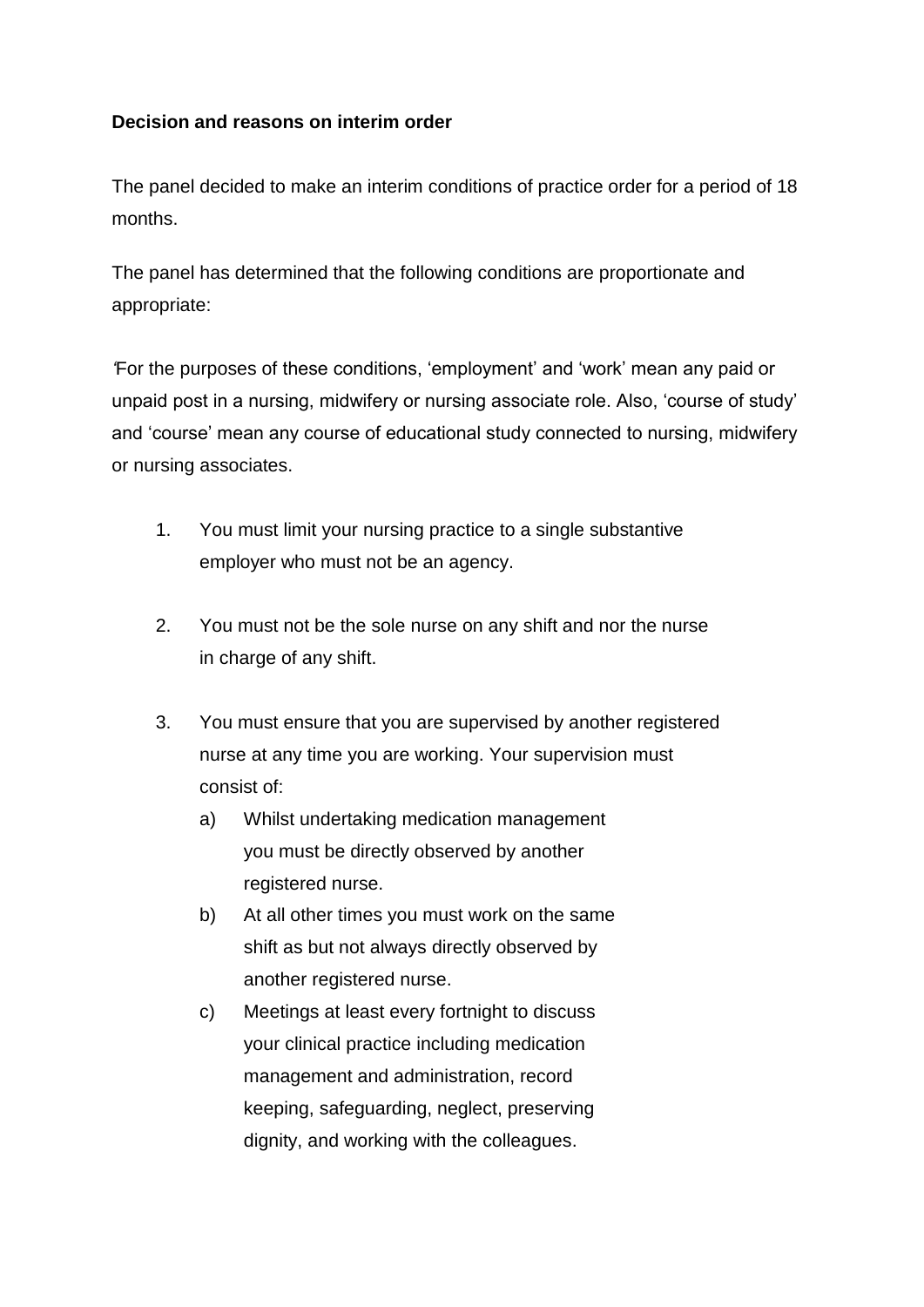- 4. Before any review you must send your NMC case officer a report from your line manager, mentor or supervisor which includes compliance with these conditions and your progress in relation to the areas in section 3c above.
- 5. You must keep us informed about anywhere you are working by:
	- a) Telling your case officer within seven days of accepting or leaving any employment.
	- b) Giving your case officer your employer's contact details.
- 6. You must keep us informed about anywhere you are studying by:
	- a) Telling your case officer within seven days of accepting any course of study.
	- b) Giving your case officer the name and contact details of the organisation offering that course of study.
- 7. You must immediately give a copy of these conditions to:
	- a) Any organisation or person you work for.
	- b) Any employers you apply to for work (at the time of application).
	- c) Any establishment you apply to (at the time of application), or with which you are already enrolled, for a course of study.
- 8. You must tell your case officer, within seven days of your becoming aware of:
	- a) Any clinical incident you are involved in.
	- b) Any investigation started against you.
	- c) Any disciplinary proceedings taken against you.